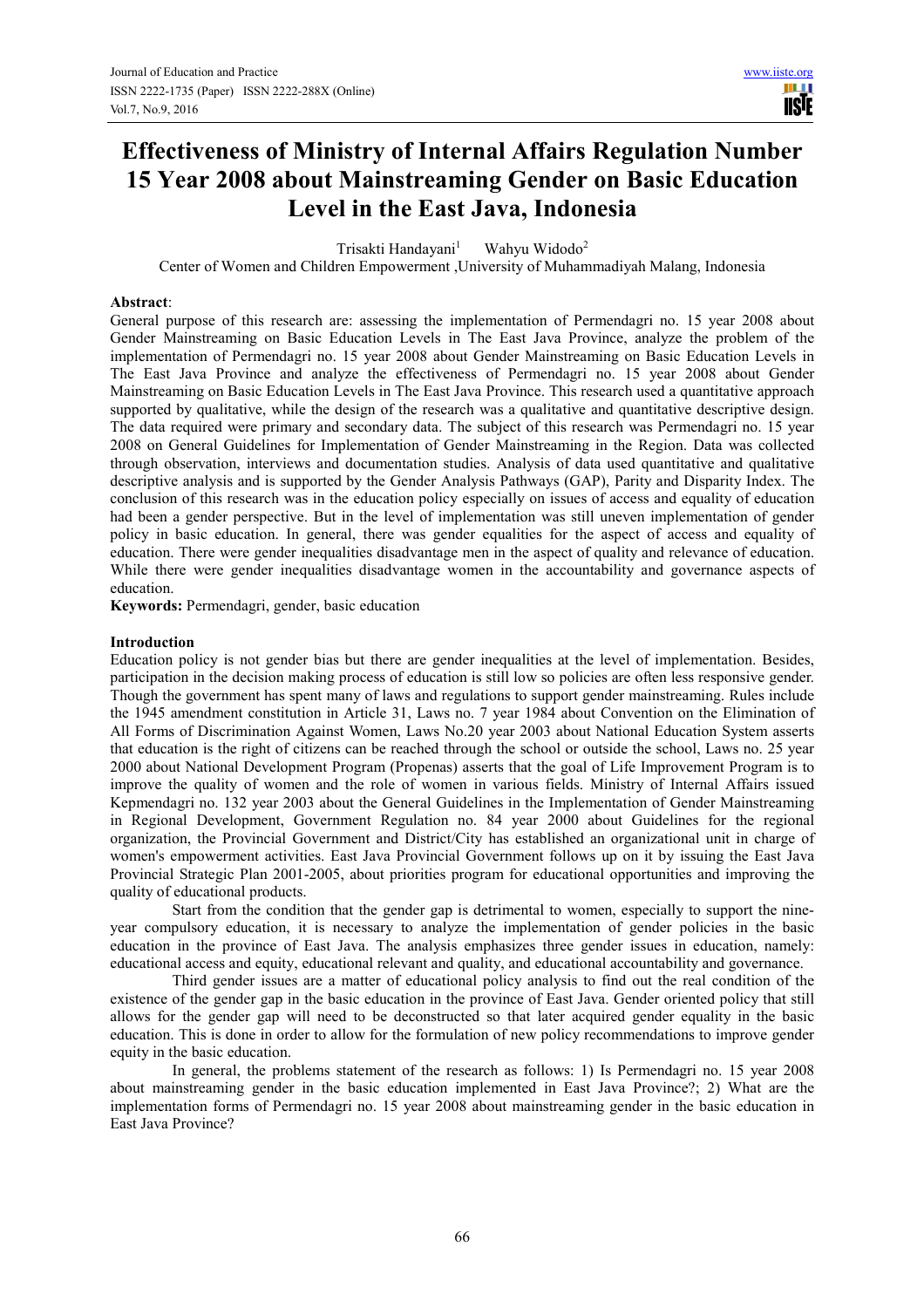# **Review of related Literature**

## *A.* **Gender Consept**

Gender refers to the social attributes and opportunities that related with being male and female and the relationships between women and men or girls and boys as well as the relations among women and those between men. These attributes, opportunities and relationships are socially constructed and are adjusted through socialization processes. They are context/time-specific and changeable. Gender determines what is expected, allowed and valued for woman or a man in a given context. In most societies life there are differences and inequalities between women and men in managing responsibilities, undertaking activities, accessing to and controlling over resources, as well as taking decision-making opportunities. Gender is a part of the broader socio-cultural context. Other important criteria for socio-cultural analysis include, class, race, poverty level, ethnic group and age (UN, 2002).

 Gender defines as a complex of social constructors based on biological sex, but it is not the same as sex. It can also be argued that gender regulated our life and defines sex as an incidental feature. Gender facilitates sexual interaction and reproduction that intertwines with identity, expression, presentation, relationships, child-rearing, societal role and structure, pairing, games, and eroticism. We are knows as a sexually dimorphic species, that physical appearance is believed number one gender marker. Physical determination of gender is clearly identified since we were as an embryo that remains as a fluid state and looks as a twist object. Our culture is officially declared two types of gender: man (male expression) and woman (female expression). This is a loaded binary concept, yet gender is still misused as a major reason for discrimination. Gender is often assigned the status of natural law, but it is not absolute decision and its concepts are simultaneously developed over time between cultures. The current social power structure rigorously enforces a set of arbitrary gender rules. This enforcement in some ways give impact on inconvenience feelings of another gender, but it is extremely restricted for males and it is literally devastating for those who disrespect the rules to play the right games. The development of an adequate understanding of fundamental concept requires clarity on the related concepts of gender and equality (Reinharz, 2005).

Equality between women and men (gender equality) refers to the equal rights, responsibilities and opportunities between women and men or girls and boys. The concept of equality does not mean that women and men will become the same but that women's and men's rights, responsibilities and opportunities will not depend on whether they are born male or female. Gender equality implies the interests, needs and priorities of both women and men that taken into consideration and recognized the diversity of different groups of women and men. Gender equality is not only a women's issue but also engage with men as well as women. Equality between women and men is seen both as a human rights issue and as a precondition for, and indicator of, sustainable people-centered development (UN, 2002).

# *B.* **Gender and Education**

Gender equality in education is about giving equal opportunities to learning, in formal and non-formal education settings, as a fundamental human right for all, girls and boys, women and men. The pursuit of gender equality is central to the vision of sustainability where each member of society respects others and fulfills her or his potential. Despite progress, girls and women continue to be disproportionately excluded from education, especially at secondary education level and in the area of adult literacy. Gender-based discrimination in education is both a cause and a consequence of deep-rooted disparities and discrimination in society. Factors such as poverty, geographical isolation, ethnic background, disability, traditional attitudes about the status and role of girls and women undermine the ability of women and girls to exercise their rights. Harmful practices such as early marriages and pregnancies, and gender-based violence (GBV) particularly in school overlap with gender discrimination in education laws, policies, contents and practices that prevent girls form enrolling, completing and benefitting from education, compared to their male counterparts. The personal, social, economic, health and other benefits from education are important, so are the negative consequences of failure to provide education to individuals, particularly to girls and women. Gender must therefore be mainstreamed at all levels of the education system, from early childhood to higher education, in formal an d non-formal settings and at all stages from infrastructure planning to material development and teaching training and practices. UNESCO works to promote equal opportunities to learning of good quality that is free from gender-based or other forms of discrimination. In particular, UNESCO:

- promotes gender equality in national education laws, policies and plans
- seeks to expand access to learning opportunities, in particular for girls and women, in both formal and nonformal education
- develops the capacities of education policy-makers, planners and teachers and other education personnel on gender-sensitive approaches
- supports countries to improve the quality of education contents, so that they are gender-sensitive and free from discrimination
- seeks to address obstacles to learning such as GBV and HIV & AIDS, (Anonymous, 2012)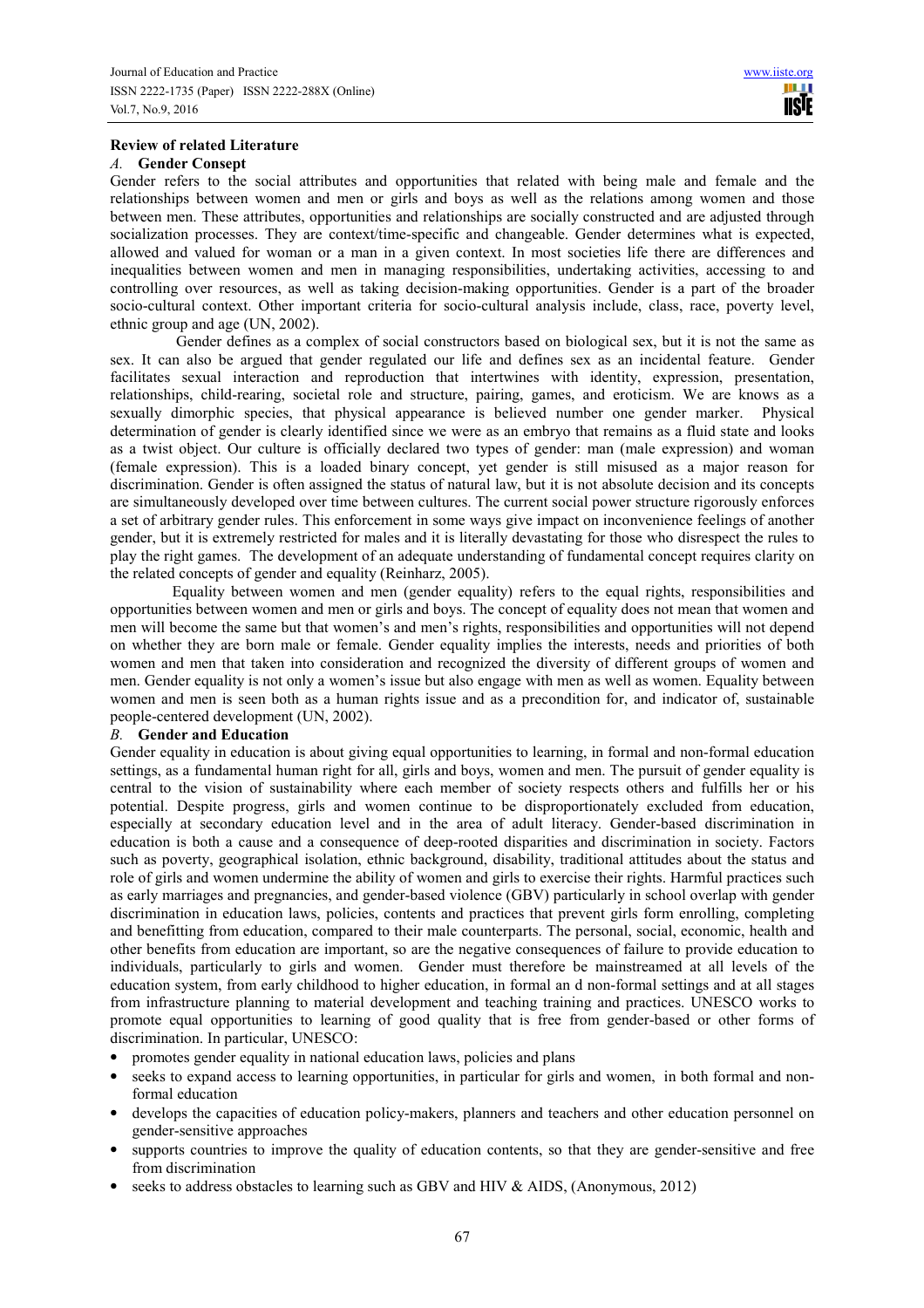The European Union has a strong track record of promoting gender equality within employment. However, promoting gender equality in education is not a listed priority in the Roadmap for Equality for Women and Men, 2006-2010 (2006a). We argue, therefore, that the following policy implications and recommendations should be implemented: The promotion of gender equality in education needs to be a key strategic objective in the development of a new Roadmap for Equality between Women and Men in Europe. Within the EU, gender equality policies in education have focused strongly on equalizing women's participation in Mathematics, Science and Technology (MST) with that of men. The male definition of success is taken as the norm; equality for girls and women is measured in terms of their degree of adherence to that norm. Policy implications and recommendations: While equalizing female rates of participation in MST is important, gender equality in education is a much wider and more complex issue; it involves problematizing men's relationship to all types of care work as well as women's relationship to MST. The EU needs to promote educational programs that challenge stereotypical masculine identities as well as feminine identities. Gendered identities are socially constructed and multivalent – they intersect with social class, ethnicity, religion, culture, disability, sexuality and age. One is not just a girl or boy, a woman or a man but a girl/boy of a particular culture, social class, age, etc. Policy implications and recommendations: Gender equality policies in education need to be designed in a way that recognizes how social class, ethnic, cultural, disability and other status differences impact on gender outcomes. Girls and boys, women and men must not be treated as homogenous categories in policy terms (Quintin. 2009).

# *C.* **Previous Research**

The Position Paper from the Department of Education and Culture of East Java (2009) showed the rate of school enrollments among women is lower than men from year to year, except in the age group 7-12 years. During the eight years can be observed the school enrollments of girls aged 7-12 years increased high compared men in 1999 to 2004. However, women school enrollments is sharp decline in 2005-2006. School enrollments parity index (PI) at aged 7-12 years and 13-15 years from year to year tend to have gender equality, while at the age of 16-18 years occurred gender inequality disadvantage women with a range of PI was 0.90. It shows the higher of the age causes gender inequality in the female.

# **Research Metodology**

### *D.* **Research Design**

The approach used in this research is a quantitative and qualitative approach. This approach was chosen because it was relevant to the issues of this research. This reseach was intended to produce a generalization or conclusion of characterized generally from the specific profiles of student activity through a careful measurement of social phenomenon by developing the concept and gathering the data from research results.

### *E.* **Research Setting**

This research take place in the East Java Province. This province has large number of inequality gender in the basic education, which influence on gender mainstreaming profile.

# *F.* **Types and Sources of Research Data**

The type of data in this research was quantitative and qualitative data. The quantitative data obtained by collecting document. The qualitative data was obtained through the results of interview guide to the the key persons of the gender policy makers. Besides, the qualitative data was obtained through the documents from the stakeholders who connecting with the gender profile in the province such as; the number of student in the basic education.

This research used two sources of data, namely primary and secondary data. The primary data was derived from interview guide. Meanwhile, the secondary data was obtained from the documents. In addition, the secondary data was obtained from the previous research had been documented and published and relevant to the problems of this research.

# *G.* **Data collection techniques**

The data was collected through several ways, namely: 1) desktop research; 2) interview guide, and 3) documentation. The interview guide were distributed to the some person who responsible in the gender policy makers to obtain the information about the all off gender activities had been done by government. This data was used to provide additional information about the gender activities. The documentation include notes, quantitative data, photography, as well as research results had been published and provide significant information to this research.

### *H.* **Data Analysis**

The data analysis was done through several stages: (1) open coding, (2) axial coding, and (3) selective coding. As long as the process of research was conducted, all obtained data were recorded in a research activities note book (log book). Based on the research activities records, it was developed into numbers of abstraction of the data obtained. To simplify the analysis, the description of abstraction was organized into thematic units had been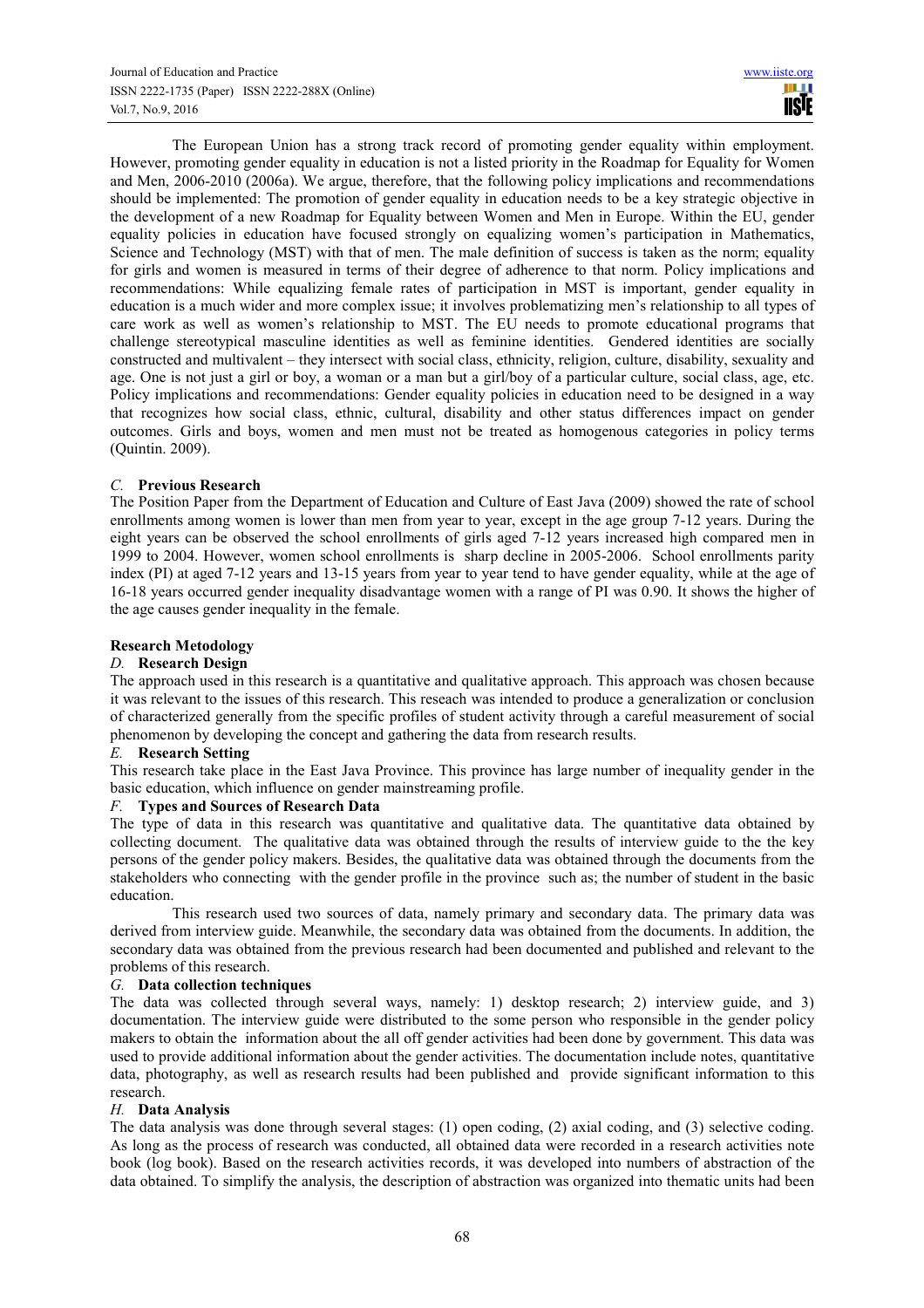given a title or a specific code. The open coding phase is the assessment stage, aimed to obtain the more in-depth information in accordance with event or situation in the field, thus it could expand the understanding of the phenomenon under research.

The axial coding phase is the phase of the development of open coding generate the abstraction. At this stage, the researcher has a transformative role, the role that consequently will depend on how important is the meaning of transformative role. This phase answer the role of supporting transformation as well as the factors influencing the process of transformation, so the specification of the categories and the theory depend on facts happening in the field.

The selective coding is the final step. This stage is the more comprehensive stage, because it emphasizes on the relationship between the overall category. This stage still need the collection of empirical facts that more focused on the reinforcement at the possibility of accuracy through relationship statements between categories and the sample which is determined purposively. The selective coding phase is ended after the conceptual descriptions verifed and modified.

Based on the stages had been done, the simple statistical analysis was conducted by the percentages, then it was interpreted, and summarized to gain the understanding of the problem by using a quantitative approach. The results of qualitative analysis was in the form of description i.e by carefully describing the phenomenon occurred in the research.

### *I.* **Data Analysis Presentation**

The results of data analysis based on the problems and the objectives of the research were presented in the form of narratives, tables, graphs, pictures, charts, photographs, or in the other forms of data presentation. The presentation of data was created systematically and efficiently so it was easily understood and able to provide optimal clarification for the readers

## **RESULTS AND DISCUSSION**

# *J.* **Implementation Permendagri no. 15 year 2008 about Mainstreaming Gender in the basic Education in The East JavaProvince**

Actually, since 2004, capacity building in the East Java was facilitated state funds, not specific for the basic education but includes all types, levels and education units within the authority of the Provincial Education Office because the concept of education includes informal, formal and non-formal education. The block grant also was spent to facilitate the Department of Education in every regency/city. At the basic level, capacity building was organized by the government with a target of person responsible in the gender policy makers in the city or regency.

The results of a special interview with the Chairman of the working group Gender Education East Java was the Department of Education and Culture of East Java Province seeks to integrate substance gender mainstreaming in coordination meetings or activities in the field to achieve fairness and equality to the level of the basic education.

Capacity building activities had been performed many times since 2004 until now. Capacity building was actually always done through integration into programs/activities relevant through local funds/budget in the province of East Java. Speakers were involved depending on the proposed budget, if any speaker from the capital of Indonesia (Jakarta) was usually invited to the relevant authorities.

Capacity building in some city/regency had not done well. This led to legislation and policy program of gender mainstreaming were not realized well, considering the change of officials at the provincial and regency/city frequent that affect the implementation of policies/programs and activities.

Constraints of capacity building activities were still gender blind from the particular religion oppose/resistant because of mixing religion with gender mainstreaming considered feminism theory as in the West. But when the speaker can explain it well then they could receive it, given the different local culture in some communities in different provinces (patriarchy and matriarchy).

Mechanisms of cooperation with the agency or organization outside the office were conducted by center of Women study in the universities, women religion organization etc. The cooperation was carried out depends on the organizers and funding budget, but the implementation was usually at least 2-3 times.

Department of Education and Culture in East Java Province had formed a gender working group in 2004. Gender working group had been able to carry out their duties in accordance with their functions and roles.

Gender profile of basic education had been conducted in the previous year. Indicators of gender profile basic education had been prepared covering parity index on a number of indicators covering issues of access and equity of education, the quality and relevance of education and educational accountability and governance. Gender profile had been compiled since 2005, funded from the budget.

Department of Education had provided sufficient information relating to the information, education and communication (IEC). The Department of Education had make leaflets, share files on gender mainstreaming-related policies and regulations in force, position paper, etc. IEC was distributed in 38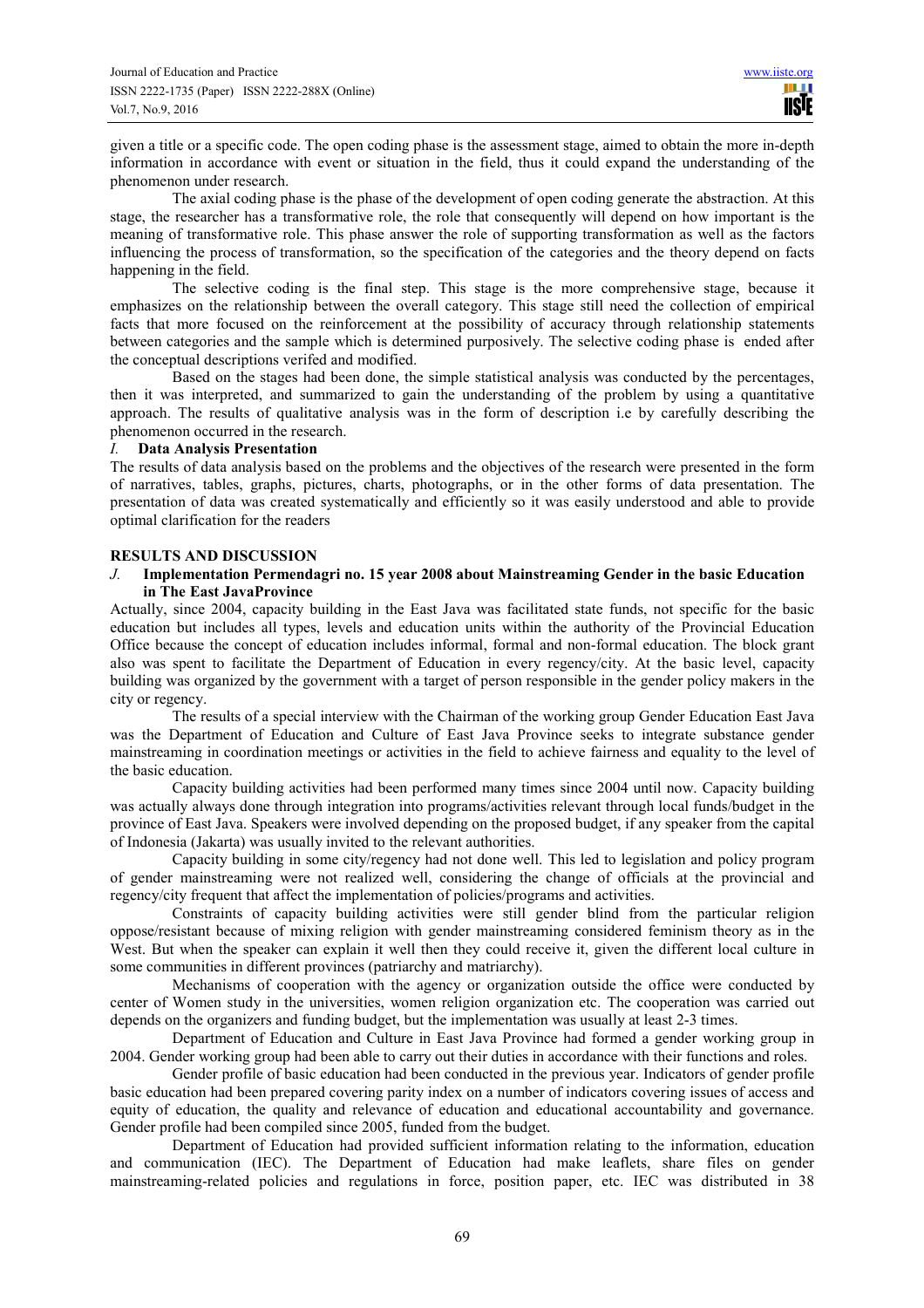cities/regency in East Java province.

## *K.* **Forms implementation Permendagri number 15 in 2008 About Mainstreaming Gender in the Basic Education in the East Java Province**

Using parity index and disparities analysis was got data and information to describe the gender education situation in East Java Province. The data can see in the Table 1 and 2.

| N <sub>o</sub> | <b>Variable</b>                 | M(%)  | F(%)  | <b>Parity index</b> | <b>Disparity</b> |  |
|----------------|---------------------------------|-------|-------|---------------------|------------------|--|
| 1.             | <b>Elementary School (ES)</b>   |       |       |                     |                  |  |
| a.             | <b>Acsess and equity</b>        |       |       |                     |                  |  |
|                | Number of student               | 51.18 | 48.82 | 0.95                | $-2.37$          |  |
|                | Number of new student           | 51.11 | 48.89 | 0.96                | $-2.22$          |  |
| b.             | <b>Quality and relevance</b>    |       |       |                     |                  |  |
|                | Number of drop out              | 58.34 | 41.66 | 0.71                | $-16.68$         |  |
|                | Number of repeat class          | 66.03 | 33.97 | 0.51                | $-32.06$         |  |
|                | Number of graduates             | 49.28 | 50.72 | 1.03                | 1.44             |  |
| c.             | Akuntability and governance     |       |       |                     |                  |  |
|                | Number of teacher               | 41.66 | 58.34 | 1.40                | 16.68            |  |
|                | Number of principals            | 69.57 | 30.43 | 0.44                | $-39.13$         |  |
| 2.             | <b>Yunior High School (YHS)</b> |       |       |                     |                  |  |
| a.             | <b>Acsess and equity</b>        |       |       |                     |                  |  |
|                | Number of student               | 50.91 | 49.09 | 0.96                | $-1.82$          |  |
|                | Number of new student           | 51.31 | 48.69 | 0.95                | $-2.62$          |  |
| $\mathbf{b}$ . | <b>Quality and relevance</b>    |       |       |                     |                  |  |
|                | Number of drop out              | 56.24 | 43.76 | 0.78                | $-12.48$         |  |
|                | Number of repeat class          | 81.46 | 18.54 | 0.23                | $-62.92$         |  |
|                | Number of graduates             | 42.74 | 57.26 | 1.34                | 14.52            |  |
| c.             | Akuntability and governance     |       |       |                     |                  |  |
|                | Number of teacher               | 53.57 | 46.43 | 0.87                | $-7.13$          |  |
|                | Number of principals            | 87.66 | 12.34 | 0.14                | $-75.31$         |  |

**TABLE 1. Parity Index and Disparity of Education in East Java Province** 

## **TABLE 2. Equality and Inequality Indicator**

| No.            | Variable                      | Level      | Equality/inequality           |  |  |
|----------------|-------------------------------|------------|-------------------------------|--|--|
|                | <b>Access and equality</b>    |            |                               |  |  |
|                | Number of student             | ES         | Equality                      |  |  |
|                |                               | JHS        | Equality                      |  |  |
|                | Number of new student         | ES.        | Equality                      |  |  |
|                |                               | <b>JHS</b> | Equality                      |  |  |
| $\overline{2}$ | <b>Quality and relevance</b>  |            |                               |  |  |
|                | Number of drop out            | ES.        | Inequality disadvantage man   |  |  |
|                |                               | <b>JHS</b> | Inequality disadvantage woman |  |  |
|                | Number of repeat class        | ES.        | Inequality disadvantage man   |  |  |
|                |                               | <b>JHS</b> | Inequality disadvantage man   |  |  |
|                | Number of graduates           | ES.        | Equality                      |  |  |
|                |                               | <b>JHS</b> | Inequality disadvantage man   |  |  |
| 3              | Accountability and governance |            |                               |  |  |
|                | Number of teacher             | ES         | Inequality disadvantage man   |  |  |
|                |                               | JHS        | Inequality disadvantage woman |  |  |
|                |                               | ES         | Inequality disadvantage woman |  |  |
|                | Number of principals          | JHS        | Inequality disadvantage woman |  |  |

Explaining:

ES : Elementary School

YHS: Junior High School

In general, the aspects of access and equity of education there were gender equalities. In the aspect of the quality and relevance there were gender inequalities disadvantage men. While the accountability and governance of education there were gender inequalities disadvantage women.

According to the Table 1. and 2. above, for the variable quality and relevance of education, there were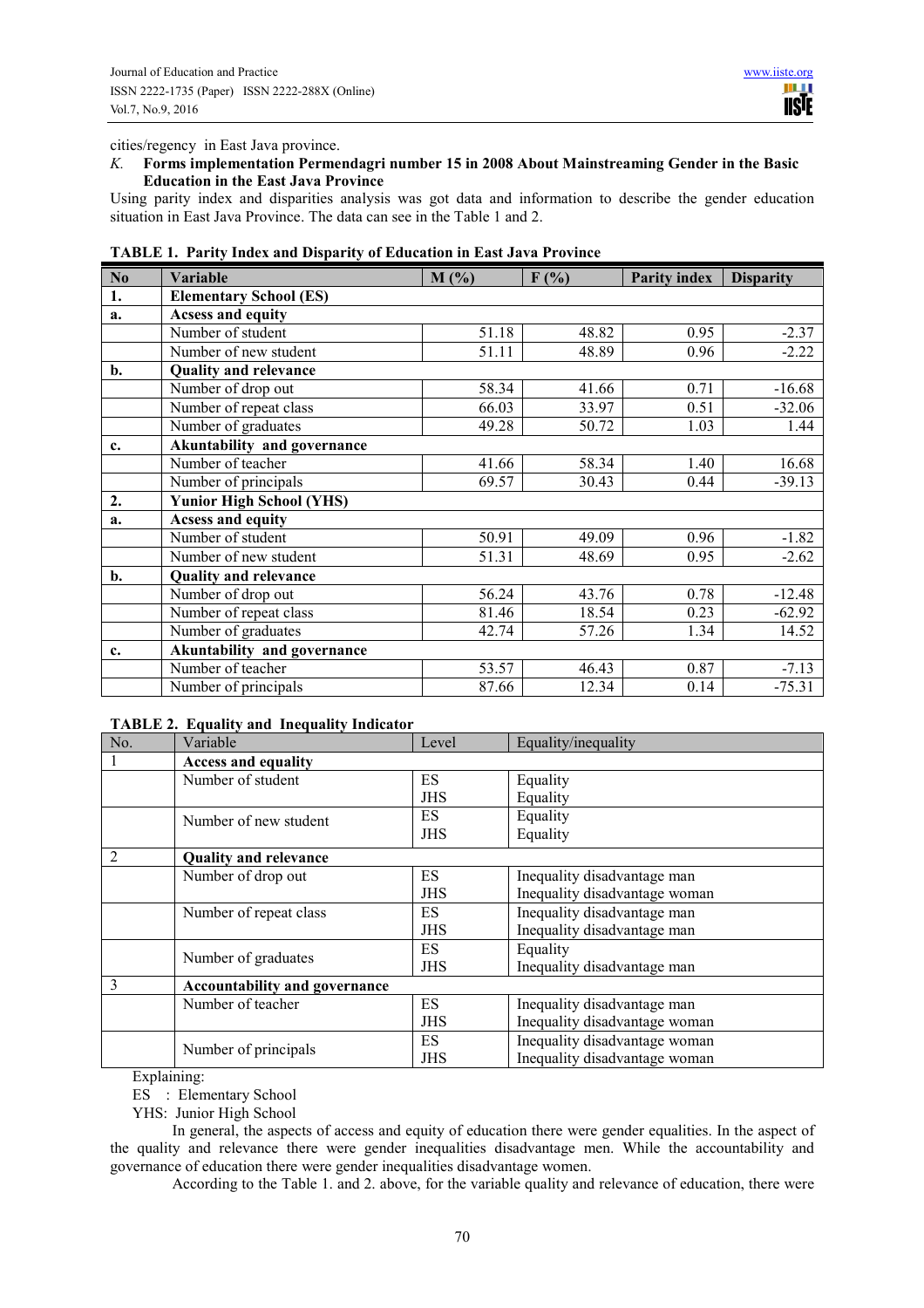several indicators of gender inequalities disadvantage men in the student dropout number and repeat class number. Several influence factors were motivation factors, environmental factors and economic factors.

In the variable accountability and governance of education, there were the number of teachers occurs gender inequalities disadvantage women, both at the elementary and junior high schools. Influence factors were socio-cultural factors, economic factors and family factor. Indicator of the principal number, there were gender inequalities disadvantage women, both at the elementary and junior high schools. This was due to several factors, such as socio-cultural-religious and motivational factors.

## **CONCLUSION**

The conclusion of this research was on education policy especially on issues of access and equality of education had been a gender perspective. But in the level of implementation was still uneven implementation of gender policy in basic education. In general, there was gender equalities for the aspect of access and equality of education. There were gender inequalities disadvantage men in the aspect of quality and relevance of education. While there were gender inequalities disadvantage women in the accountability and governance aspects of education.

## **References**

- Anonymous, 2012. Gender Equality in Education. http://www.unesco.org/new/en/education/themes/leadingthe-international-agenda/gender-and-education. Download at 28-09-2012.
- Odile Quintin. 2009. Gender and Education (and Employment). Gendered imperatives and their implications for women and men. lessons from research for policy makers. http://www.nesse.fr/nesse/activities/reports/gender-report-pdf. Download 28-09-2012
- Reinharz, S. 2005. Metode-Metode Feminis dalam Penelitian Sosial. Terjemahan. Jakarta: Women Research Institute.
- United Nations, 2002. Gender Mainstreaming An Overview. http://www.un.org/womenwatch/osagi/conceptsandefinitions. htm. Download 04-01-2012.
- Dunn, W.N., (2003). Pengantar Analisis Kebijakan Publik, Edisi Kedua, Yogyakarta: Gadjah Mada University Press.
- Fakih, M. (2009). Runtuhnya Teori Pembangunan dan Globalisasi. Insist Press: Yogyakarta.

\_\_\_\_\_\_\_\_. (2010). Analisis Gender dan Transformasi Sosial, Pustaka Pelajar: Yogyakarta

- Handayani, T., Sugiarti, 2012. Konsep dan Teknik Penelitian Gender. Universitas Muhammadiyah Malang Press: Malang.
- Kunncjara, E., (2012). Gender, Bahasa dan Kekuasaan. Libri: Jakarta.
- Miles & Huberman. (2009). Analisis Data Kualitatif. Jakarta: UI-Press (Universitas Indonesia)
- Moleong, L. J. (2005). Metodologi Penelitian Kualitatif, Bandung: Remaja Rosdakarya.
- Mukhtar, dkk. (2002). Pendidikan Anak Bangsa Pendidikan Untuk Semua, Nimas Multima: Jakarta.
- Nawawi, Ismail, (2009). Public Policy, Analisis, Strategi Advokasi Teori dan Praktek. PMN: Surabaya
- Nugroho, D., Riant. (2003). Kebijakan Publik Formulasi, Implementasi, dan Evaluasi. Gramedia: Jakarta.
- Ritzer, G. & Goodman D. J. (2008). Teori Sosiologi Modern. Edisi Keenam. Kencana: Jakarta.
- Rumadi, & Fathurahman, W. R. (2010). Perempuan dalam Relasi Agama dan Negara. Komnas Perlindungan Perempuan: Jakarta
- Sirajudin, dkk. (2011). Hukum Pelayanan Publik Berbasis Partisipasi & Keterbukaan Informasi. Setara Press: Malang.
- Sugihastuti & Setiawan, Itsna, Hadi. (2010). Gender & Inferioritas Perempeuan. Pustaka Pelajar: Yogyakarta.
- Wahab, S. A. (2005). Analisis Kebijaksanaan: dari Formulasi ke Implementasi Kebijaksanaan Negara. Jakarta: Bumi Aksara.
	- \_\_\_\_\_\_\_\_\_\_\_\_. (2012). Pengantar Analisis Kebijakan Publik. Malang: UMM Press.
- Winarno, Budi. (2008). Kebijakan Publik Teori dan Proses. Jakarta: PT Buku Kita
	- \_\_\_\_\_\_\_\_\_\_\_\_. (2012). Kebijakan Publik: Teori, Proses, dan Studi Kasus, Edisi dan Terbaru. Yogyakarta: Center For Academic Publishing Service (CAPS),
- Instruksi Presiden No. 9 tahun 2000 tentang Pengarusutamaan Gender
- Fitrianti, Rahmi & Habibullah. (2012). Ketidaksetaraan Gender Dalam Pendidikan; Studi Pada Perempuan di Kecamatan Majalaya Kabupaten Karawang. Sosiokonsepsia Vol. 17, No. 01, 85-100
- Peraturan Menteri Pendidikan Nasional Nomor 84 Tahun 2008 Tentang Pedoman Pelaksanaan Pengarusutamaan Gender Bidang Pendidikan
- Peraturan Menteri Dalam Negeri Nomor 15 Tahun 2008 Tentang Pedoman Umum Pelaksanaan Pengarusutamaan Gender Di Daerah
- Peraturan Menteri Dalam Negeri Republik Indonesia Nomor 67 Tahun 2011 Tentang Perubahan Atas Peraturan Menteri Dalam Negeri Nomor 15 Tahun 2008 Tentang Pedoman Umum Pelaksanaan